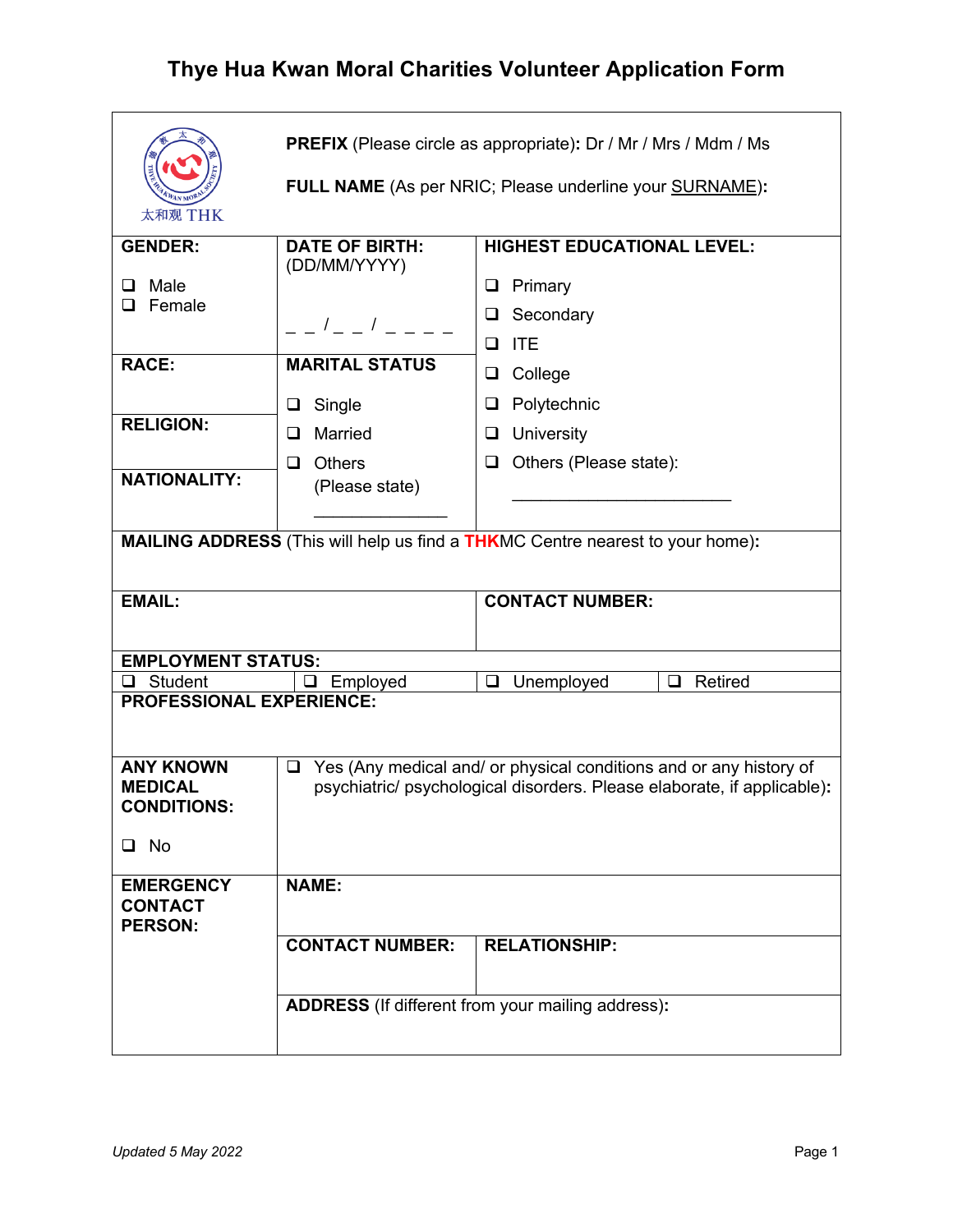| <b>SPOKEN:</b><br>$\Box$ English<br>$\Box$ Mandarin<br>$\Box$ Malay<br>$\Box$ Tamil<br>$\Box$ Hindi<br>$\Box$ Hokkien<br>$\Box$ Cantonese<br>$\Box$ Teochew<br>$\Box$ Hakka<br>$\Box$ Others |                                                                                                                                            | Tamil          |                                                                       |                                                                                                   |                                                                                                                                         |  |
|----------------------------------------------------------------------------------------------------------------------------------------------------------------------------------------------|--------------------------------------------------------------------------------------------------------------------------------------------|----------------|-----------------------------------------------------------------------|---------------------------------------------------------------------------------------------------|-----------------------------------------------------------------------------------------------------------------------------------------|--|
|                                                                                                                                                                                              |                                                                                                                                            |                |                                                                       |                                                                                                   |                                                                                                                                         |  |
|                                                                                                                                                                                              |                                                                                                                                            |                |                                                                       | $\Box$ Persons with<br><b>Disabilities</b>                                                        |                                                                                                                                         |  |
|                                                                                                                                                                                              |                                                                                                                                            |                |                                                                       |                                                                                                   |                                                                                                                                         |  |
|                                                                                                                                                                                              |                                                                                                                                            |                |                                                                       |                                                                                                   |                                                                                                                                         |  |
|                                                                                                                                                                                              |                                                                                                                                            |                |                                                                       |                                                                                                   |                                                                                                                                         |  |
|                                                                                                                                                                                              |                                                                                                                                            |                |                                                                       |                                                                                                   |                                                                                                                                         |  |
| $\Box$ Ad hoc basis<br>$\Box$ Weekly basis<br>$\Box$ Monthly basis<br>$\Box$ Others (Please state):                                                                                          |                                                                                                                                            |                |                                                                       |                                                                                                   |                                                                                                                                         |  |
|                                                                                                                                                                                              |                                                                                                                                            |                |                                                                       |                                                                                                   |                                                                                                                                         |  |
| <b>TUES</b>                                                                                                                                                                                  | <b>WED</b>                                                                                                                                 | <b>THURS</b>   | <b>FRI</b>                                                            | <b>SAT</b>                                                                                        | <b>SUN</b>                                                                                                                              |  |
|                                                                                                                                                                                              |                                                                                                                                            |                |                                                                       |                                                                                                   |                                                                                                                                         |  |
|                                                                                                                                                                                              |                                                                                                                                            |                |                                                                       |                                                                                                   |                                                                                                                                         |  |
|                                                                                                                                                                                              |                                                                                                                                            |                |                                                                       |                                                                                                   |                                                                                                                                         |  |
|                                                                                                                                                                                              |                                                                                                                                            |                |                                                                       |                                                                                                   |                                                                                                                                         |  |
|                                                                                                                                                                                              |                                                                                                                                            |                |                                                                       |                                                                                                   |                                                                                                                                         |  |
|                                                                                                                                                                                              |                                                                                                                                            |                |                                                                       |                                                                                                   |                                                                                                                                         |  |
| Family<br>$\Box$                                                                                                                                                                             |                                                                                                                                            |                |                                                                       |                                                                                                   |                                                                                                                                         |  |
| $\Box$<br>⊔<br>□<br>⊔<br>ப<br>⊔<br>❏                                                                                                                                                         | Friends<br><b>THKMC</b> volunteers<br><b>THKMC</b> staff<br>Publications<br>Social Media<br><b>THKMC Website</b><br>Others (Please state): |                |                                                                       |                                                                                                   |                                                                                                                                         |  |
|                                                                                                                                                                                              | <b>MON</b><br><b>HOW DID YOU LEARN</b><br><b>OPPORTUNITIES AT</b>                                                                          | (Please state) | <b>WRITTEN:</b><br>$\Box$ English<br>$\Box$ Malay<br>$\Box$<br>$\Box$ | $\Box$ Mandarin<br><b>COMMITMENT</b> (How often would you like to volunteer with <b>THK</b> MC?): | Others (Please state)<br>DO YOU HAVE PRIOR EXPERIENCE CARING FOR OR WORKING WITH:<br>$\Box$ Children/Youth $\Box$ Elderly $\Box$ Family |  |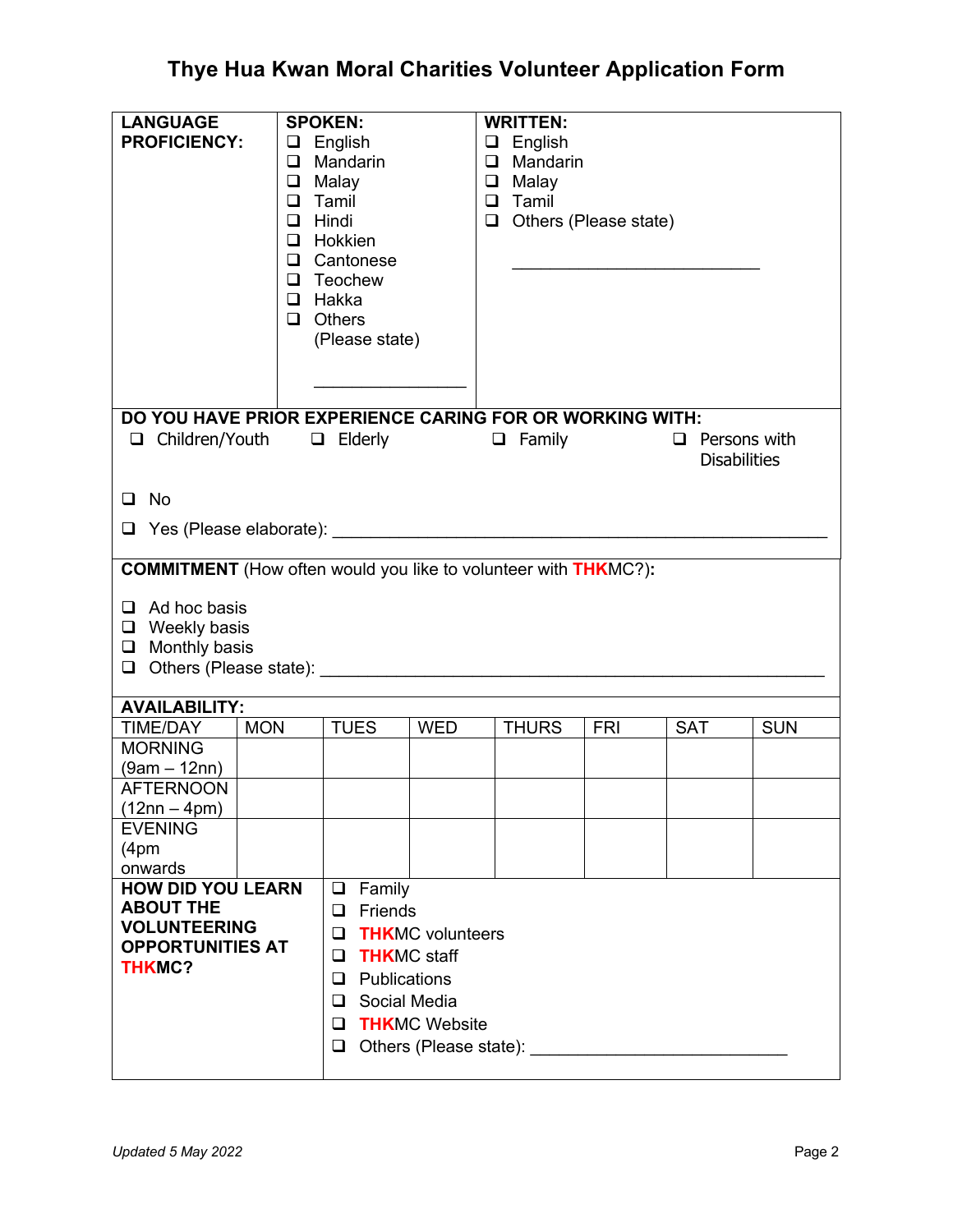### **BEFRIENDERS FOR SENIORS**

If you wish to sign up as a befriender, please complete the following section. Otherwise, please proceed to the rest of the sections.

Select the area(s) which you would like to begin your befriending experience from the list below.

- $\Box$  Bedok
- $\Box$  Toa Payoh Lor 6, 7, 8 / Central
- $\Box$  Ang Mo Kio Ave 5, 6, 8, 9 / Central
- □ Beo Crescent
- □ Boon Lay Place/Boon Lay Drive
- □ Taman Jurong/ Tah Ching Rd/ Yuan Ching Rd/ Kang Ching Rd
- □ Telok Blangah Crescent Rise/Crescent/Rise
- $\Box$  Indus
- **Q** Henderson
- **Q** Bukit Merah View
- **Q** Redhill Road/Close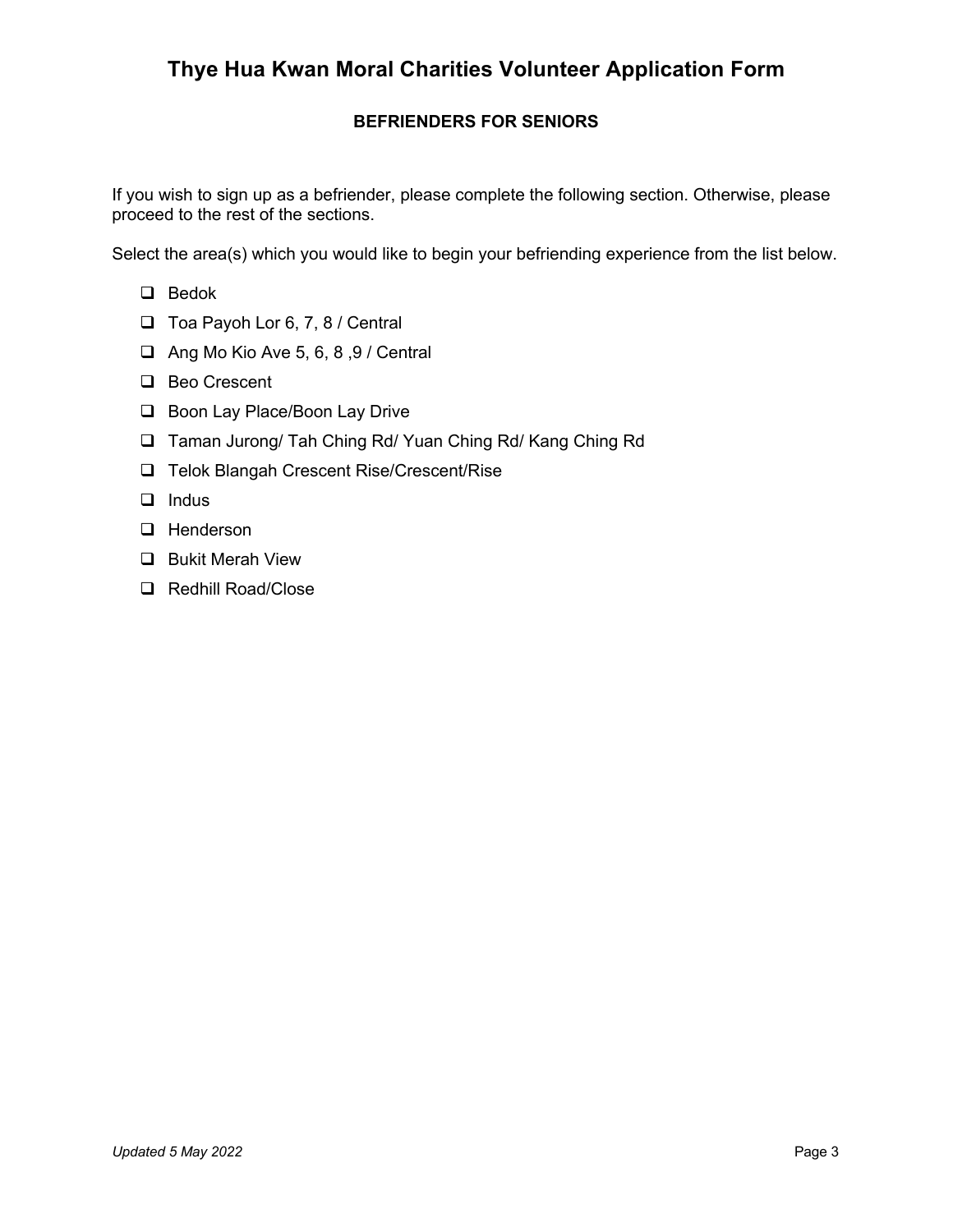### **(1) PERSONAL DATA PROTECTION ACT (PDPA): CONSENT**

#### **Your consent is required for THKMC personnel to access your personal data for the following purposes:**

- Official correspondence between **THK**MC and volunteer, including updates on volunteering activities at **THK**MC.
- Assessing suitability of volunteer applicants.
- Building a consolidated electronic volunteer database.
- Facilitating our various volunteer support programmes in which you participate in.
- Managing relationships with you, including sending **THK**MC newsletters, greeting cards and invitations.
- Submission to Government bodies and other agencies related to volunteerism for their information and awards.
- And all other purposes reasonably related to those mentioned above.

Photographs and/ or videos may also be captured during activities involving your volunteer service, for the purpose of **THK**MC records and publications, such as annual reports, newsletters, posters and other collaterals or digital mediums, such as the organisation's website and social media accounts, such as Facebook and Instagram.

### **(2) Optional:**

I agree to give my consent for mention of my participation and use of photos/ videos of the programme as publicity content for prints, electronic and social media communication by **THK**MC.

- q YES
- $\square$  NO

By signing this form, I hereby consent to the items listed (1), and I understand that item (2) is optional.

\_\_\_\_\_\_\_\_\_\_\_\_\_\_\_\_\_\_\_\_\_\_\_\_\_\_\_\_\_\_\_\_\_\_ Name and Signature of Volunteer Applicant  $\overline{\phantom{a}}$  , and the set of the set of the set of the set of the set of the set of the set of the set of the set of the set of the set of the set of the set of the set of the set of the set of the set of the set of the s Date

#### **(3) DECLARATION**

By signing this form,

- I agree to abide by the volunteers' code of conduct and rules and regulations drawn out by **THK**MC. I testify that all information given is true, and if I withhold or falsify any information or fail to comply with the **THK**MC volunteers' code of conduct and rules and regulations, **THK**MC reserves the right to terminate my volunteer service with notice.
- I agree to be contacted by **THK**MC Volunteer Management and Community Engagement Team via mail, e-mail, and phone calls/ text messages for the purposes mentioned above, and to facilitate my volunteer service.
- I agree to the collection, use, and disclosure of my personal data (for e.g., name, age, phone, e-mail address) to the relevant staff coordinators and volunteer leaders, if and where applicable, to facilitate my volunteer service.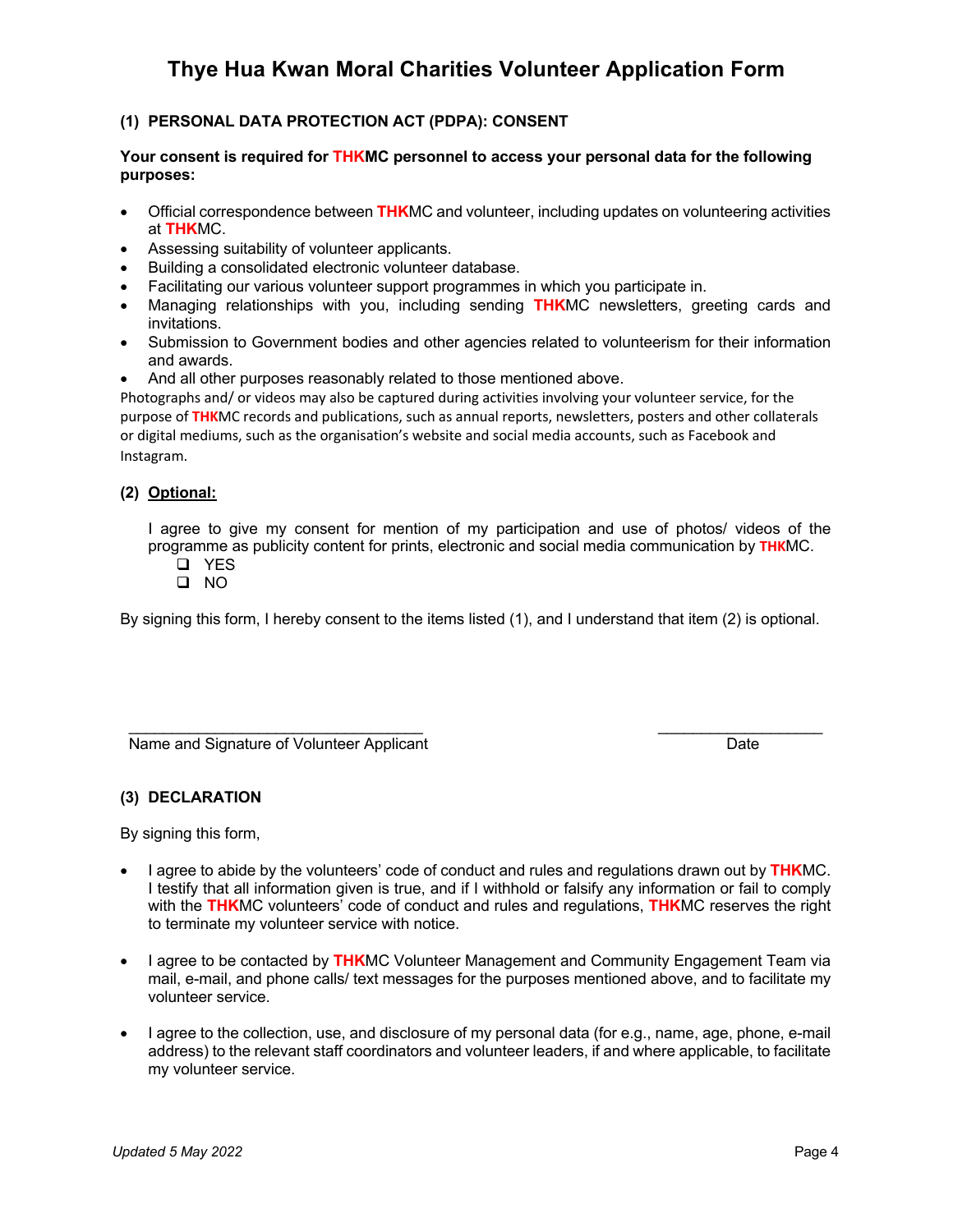- I declare that I am not a participant, directly or indirectly, in any arrangement, agreement, investment, or other activity with any institution, vendor, supplier, or other party doing business with **THK**MC, which has resulted or could result in personal benefit to me.
- I declare that I am not a recipient, directly or indirectly, of any salary payments or loans or gifts of any kind or any free service or discounts or other fees from or on behalf of any persons or organisation engaged in any transaction with **THK**MC.
- I am aware that any form of commercial purposes and/ or all types of direct marketing activities such as offering or advertising the availability of good, facilities or services, sending business related electronic messages through telephone, fax machines or email to beneficiaries of **THK**MC and/ or staff is strictly prohibited
- I declare that I do not have medical conditions that could affect my safety or the safety of others.

 $\mathcal{L}_\text{max}$  , and the set of the set of the set of the set of the set of the set of the set of the set of the set of the set of the set of the set of the set of the set of the set of the set of the set of the set of the Name and Signature of Volunteer Applicant  $\mathcal{L}_\text{max}$  and  $\mathcal{L}_\text{max}$  and  $\mathcal{L}_\text{max}$ Date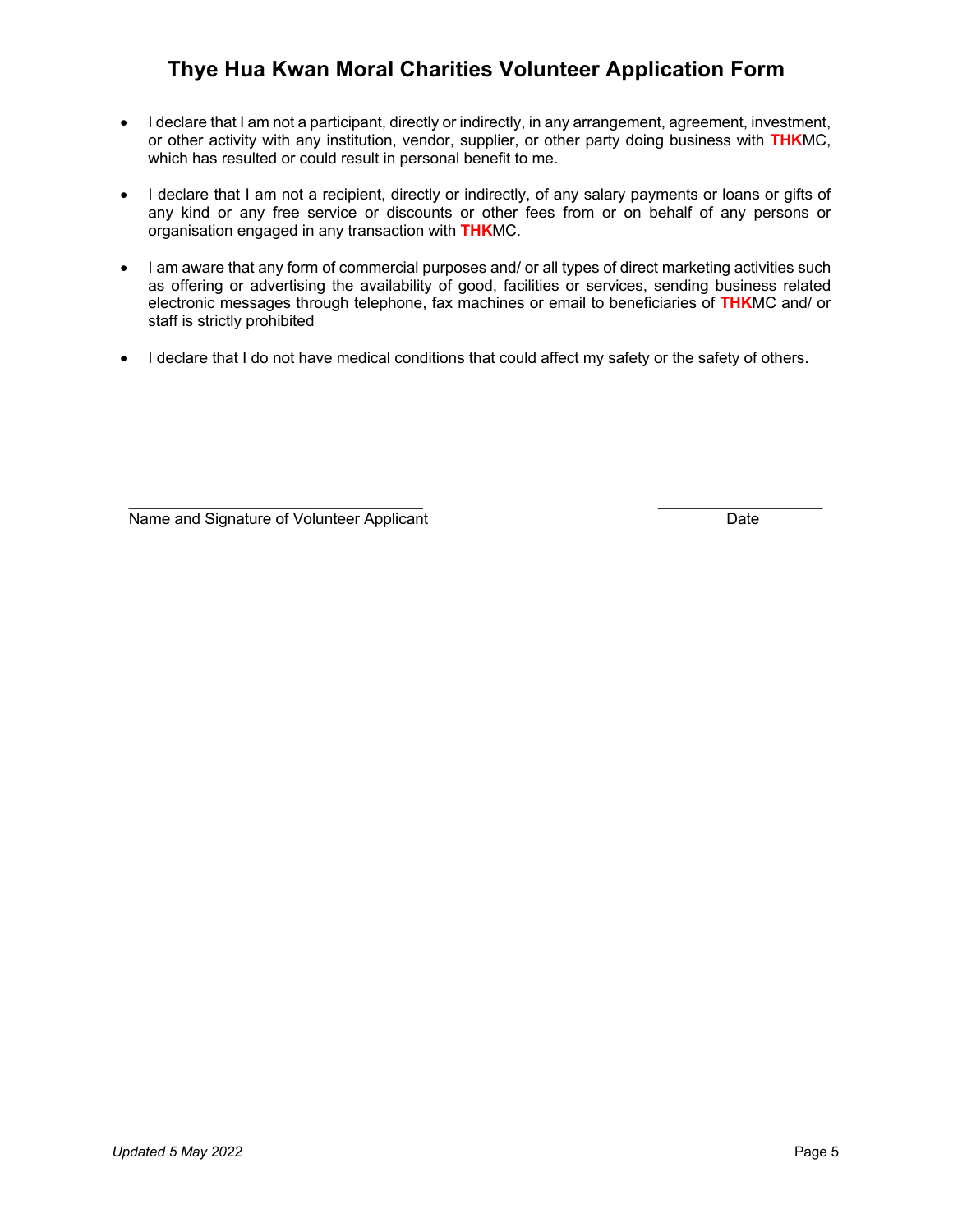### **LETTER OF UNDERTAKING (For Confidentiality of Information)**

1. I shall ensure that during my course of volunteering in Thye Hua Kwan Moral Charities (**THK**MC) and/ or any of **THK**MC related volunteer programmes, I shall protect any information which I have been given access to, be it corporate or client-centred, from any use which may be deemed detrimental to the integrity of Thye Hua Kwan Moral Charities (**THK**MC). This non-disclosure, whether directly or indirectly, extends to my family members, peers, and fellow volunteers who are not authorised to access to such information.

2. I shall commit to observe the code of confidentiality as set out: (a) Refrain from copying, reproducing, extracting, translating or using information for any unofficial or unauthorised use.

(b) Will not share or communicate any information regarding my volunteer work to any external parties, such as the media, competitors, external authorities, etc., without prior approval from the Volunteer Management personnel (VE).

(c) Safeguard the integrity of all confidential information and must not remove, falsify, deface or destroy such information in any manner.

(d) Will not compromise the security of confidential information where the action may give rise to potential misuse of information by unauthorised individuals.

(e) Should I receive any information in any form or mode that was accidentally sent to me, I shall duly inform the Sender. All information received must not be in any circumstances retain, copy, reproduce, extract, forward, propagate or use in any way the information so received.

(f) In the event the official task is deem completed, I shall surrender without demand, all information, documents, and tangible items held in my possession or under my control. I shall be held liable if I destroy or remove any information or paraphernalia belonging to **THK**MC without any proper authorization, which could result in disciplinary or legal action commenced against me.

3. In the event of a breach of confidentiality, my volunteering service will be terminated. I may also face legal action in the event that **THK**MC seeks compensation for any claims, damage or losses suffered as a result of or in connection with such breach.

4. The Letter of Undertaking is deemed valid throughout the duration of my volunteering service. I acknowledge and accept that my agreement herein survives the termination or resignation of my volunteering service with the **THK**MC related establishments mentioned in this Letter of Undertaking.

5. I have read and fully understand the contents of this Letter of Undertaking. I hereby accept the terms and conditions as stated herein and confirm that I have signed this Letter of Undertaking after I have fully understood the contents herein.

\_\_\_\_\_\_\_\_\_\_\_\_\_\_\_\_\_\_\_\_\_\_\_\_\_\_\_\_\_\_\_\_\_\_ Name and Signature of Volunteer Applicant

 $\mathcal{L}_\text{max}$  , where  $\mathcal{L}_\text{max}$  and  $\mathcal{L}_\text{max}$ **Date Date Date**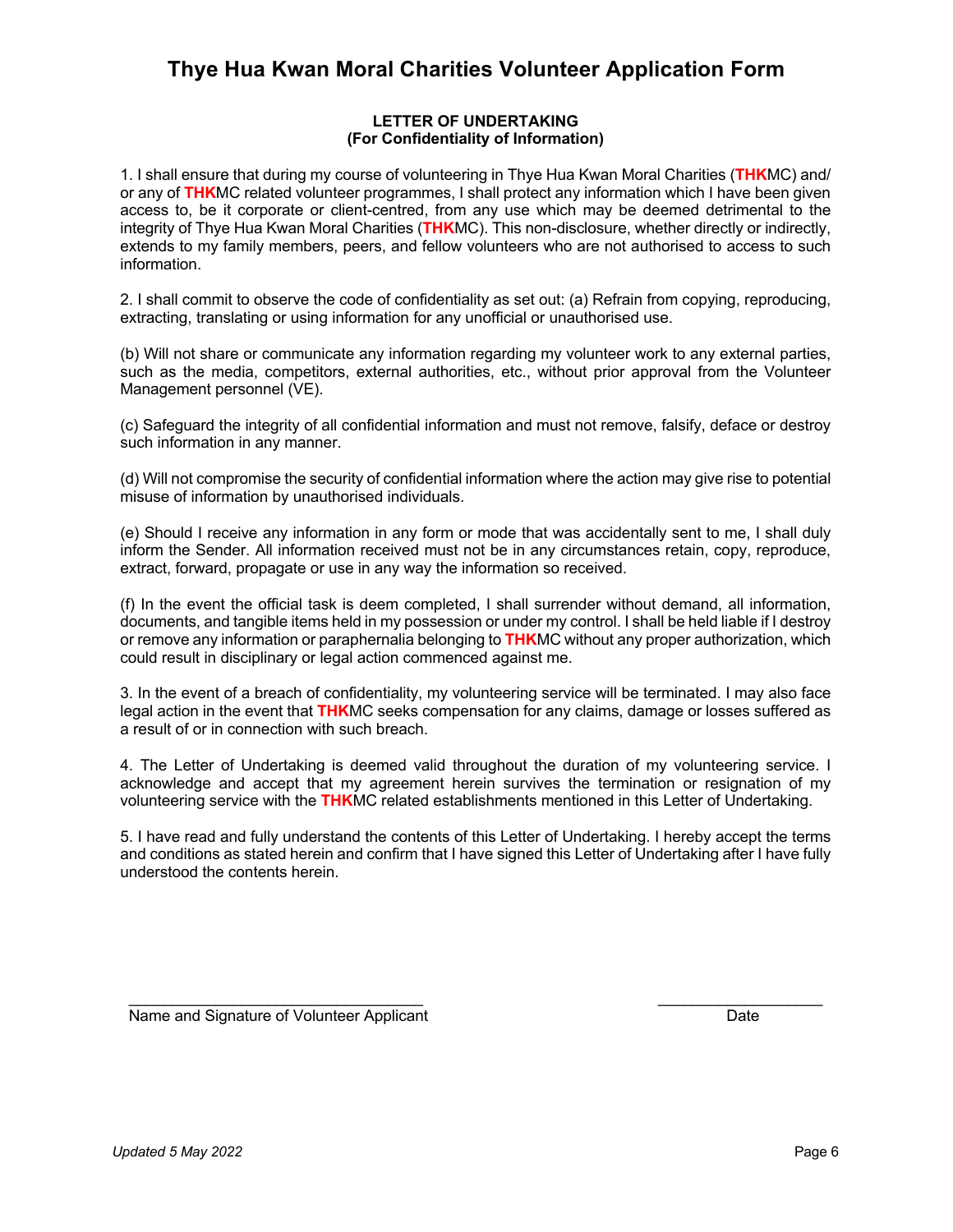### **VOLUNTEER INDEMNITY FORM**

#### *THKMC Volunteer Programme (hereinafter referred to as "the PROGRAMME")*

| (Full Name of Volunteer),                                                                                 |  |
|-----------------------------------------------------------------------------------------------------------|--|
| (last 3 digits and alphabet of your NRIC/ FIN/ Passport No.), hereby agree                                |  |
| that I am participating in the Programme of my own accord, without promise or expectation of compensation |  |
| or benefits.                                                                                              |  |

I hereby confirm that I shall release and not hold **THK**MC or any of its employees, servants or agents liable in any way whatsoever for any loss, bodily injury, mishap, accident and/ or loss of life or property arising directly or indirectly as a result of or in connection with my voluntary participation.

Any first aid or medical treatment provided to me by **THK**MC at its expense shall be discretionary and on compassionate basis only. No provision of first aid or medical treatment administered to me shall be tantamount to an admission of liability by **THK**MC for any injury that I may sustain during my voluntary participation.

I personally undertake at all times to indemnify **THK**MC, and its respective officials, servants, representatives and agents from and against all actions (including but not limited to third party actions), proceedings, liabilities, claims and damages, costs, and expenses which **THK**MC may sustain or incur by reason of or in connection with the Programme.

I fully accept with understanding the above agreement and will not hold **THK**MC and its employees responsible for any action taken at **THK**MC's discretion without compromising my safety in any way. I am aware that I can seek legal advice or have already sought legal advice in respect of this waiver of liability before signing this document.

 $\mathcal{L}_\text{max}$  and  $\mathcal{L}_\text{max}$  and  $\mathcal{L}_\text{max}$  and  $\mathcal{L}_\text{max}$ Name and Signature of Volunteer Applicant

Date

 $\mathcal{L}_\text{max}$  and  $\mathcal{L}_\text{max}$  are the set of the set of the set of the set of the set of the set of the set of the set of the set of the set of the set of the set of the set of the set of the set of the set of the set o